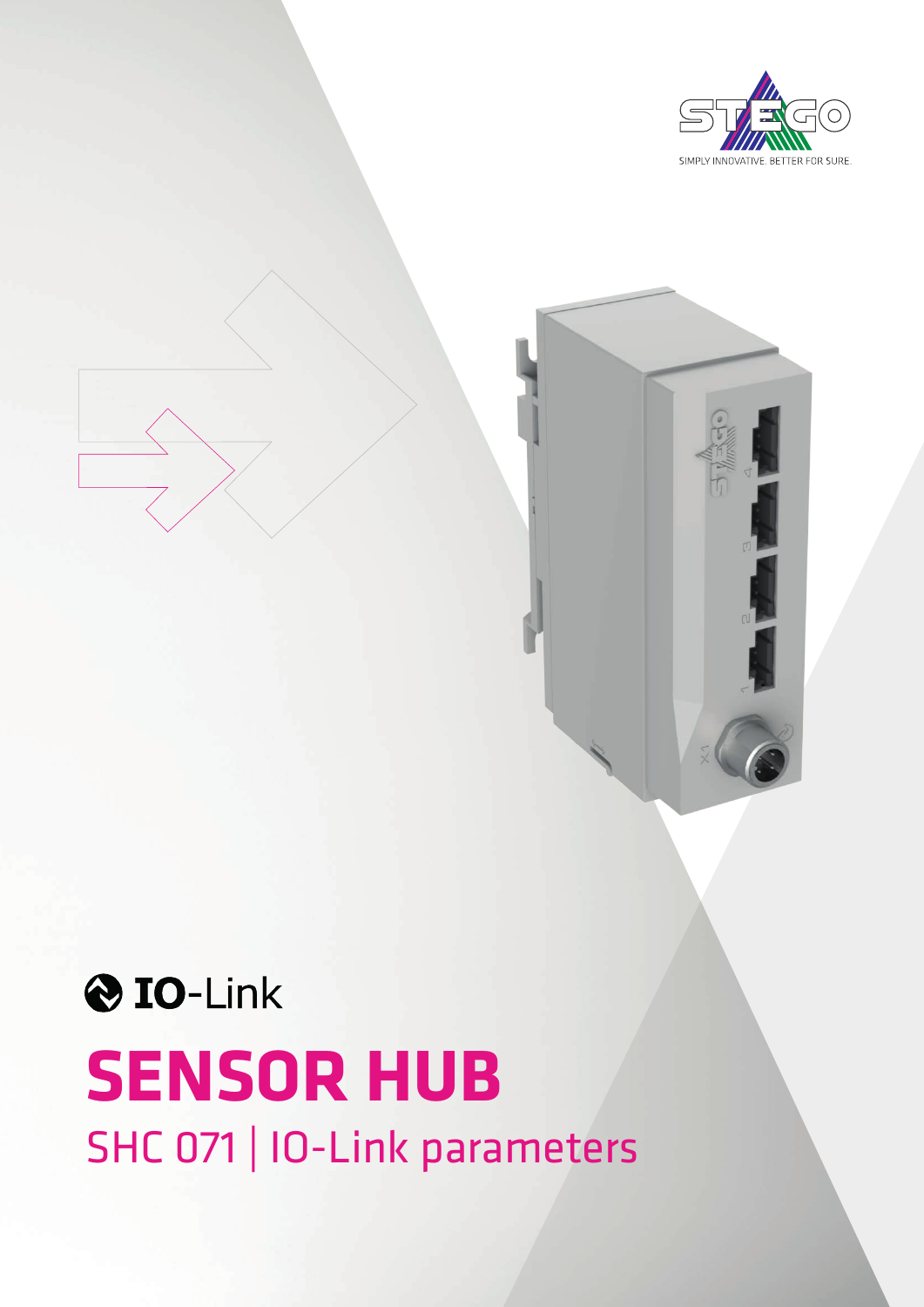#### **DESCRIPTION**

The IO-Link sensor hub can record measurement data at the process level from up to four external sensors (e.g. temperature/ambient humidity combi sensors) and transmit this data to a higher-level control and monitoring level (PLC system, cloud) via an IO-Link master.

#### GENERAL DATA

| Manufacturer name      | STEGO Elektrotechnik GmbH |
|------------------------|---------------------------|
| Manufacturer ID        | 0x04C6 / 1222d            |
| Manufacturer URL       | www.stego.de              |
| Product ID             | SHC 07100.2-00            |
| Device ID              | 0x000064 / 100d           |
| <b>IO-Link version</b> | V <sub>1.1</sub>          |
| <b>Bit rate</b>        | COM <sub>2</sub>          |
| Minimum cycle time     | 30.0 ms                   |
| SIO mode               | N <sub>0</sub>            |
| Data storage           | Yes                       |

#### IO-LINK INTERFACE PIN ASSIGNMENT



| Pin | <b>Description</b>    |
|-----|-----------------------|
|     | $+24$ V DC            |
|     | n/a                   |
|     | GND                   |
|     | IO-Link communication |

#### TERMINAL ASSIGNMENT



| Pin            | <b>Description</b>   |
|----------------|----------------------|
| x1             | IO-Link              |
| 1              | Sensor 1 (Channel 1) |
| $\overline{2}$ | Sensor 2 (Channel 2) |
| $\overline{3}$ | Sensor 3 (Channel 3) |
| $\overline{4}$ | Sensor 4 (Channel 4) |

## IDENTIFICATION

| Parameter name          | <b>Description</b>      | <b>Index</b> | <b>Subindex</b> | Data type      | <b>Standard value</b>                             |
|-------------------------|-------------------------|--------------|-----------------|----------------|---------------------------------------------------|
| Vendor Name             | Manufacturer name       | 0x10         | 0x00            | StringT [64]   | STEGO Elektrotechnik GmbH                         |
| Vendor Text             | Manufacturer text       | 0x11         | 0x00            | StringT [64]   | STEGO CONNECT<br>Intelligent Condition Management |
| <b>Product Name</b>     | Device name             | 0x12         | 0x00            | String $[64]$  | <b>SHC 071</b>                                    |
| Product ID              | ID number of the device | 0x13         | 0x00            | StringT [64]   | SHC 07100.2-00                                    |
| <b>Product Text</b>     | Device description      | 0x14         | 0x00            | StringT [64]   | SHC 071 sensor hub                                |
| Serial Number           |                         | 0x13         | 0x00            | StringT [16]   | XXXXXXXXXXXX                                      |
| <b>Hardware Version</b> | Hardware version        | 0x16         | 0x00            | StringT $[64]$ | <b>IOL SH 02</b>                                  |
| <b>Firmware Version</b> | Firmware version        | 0x17         | 0x00            | StringT [64]   | 01.00.00                                          |

The device information is the electronic nameplate of the sensor hub. It can only be read and not changed. The IO-Link master port performs the set validation of the identification data of the IO-Link device when the IO-Link device is reconnected or every time the communication restarts.

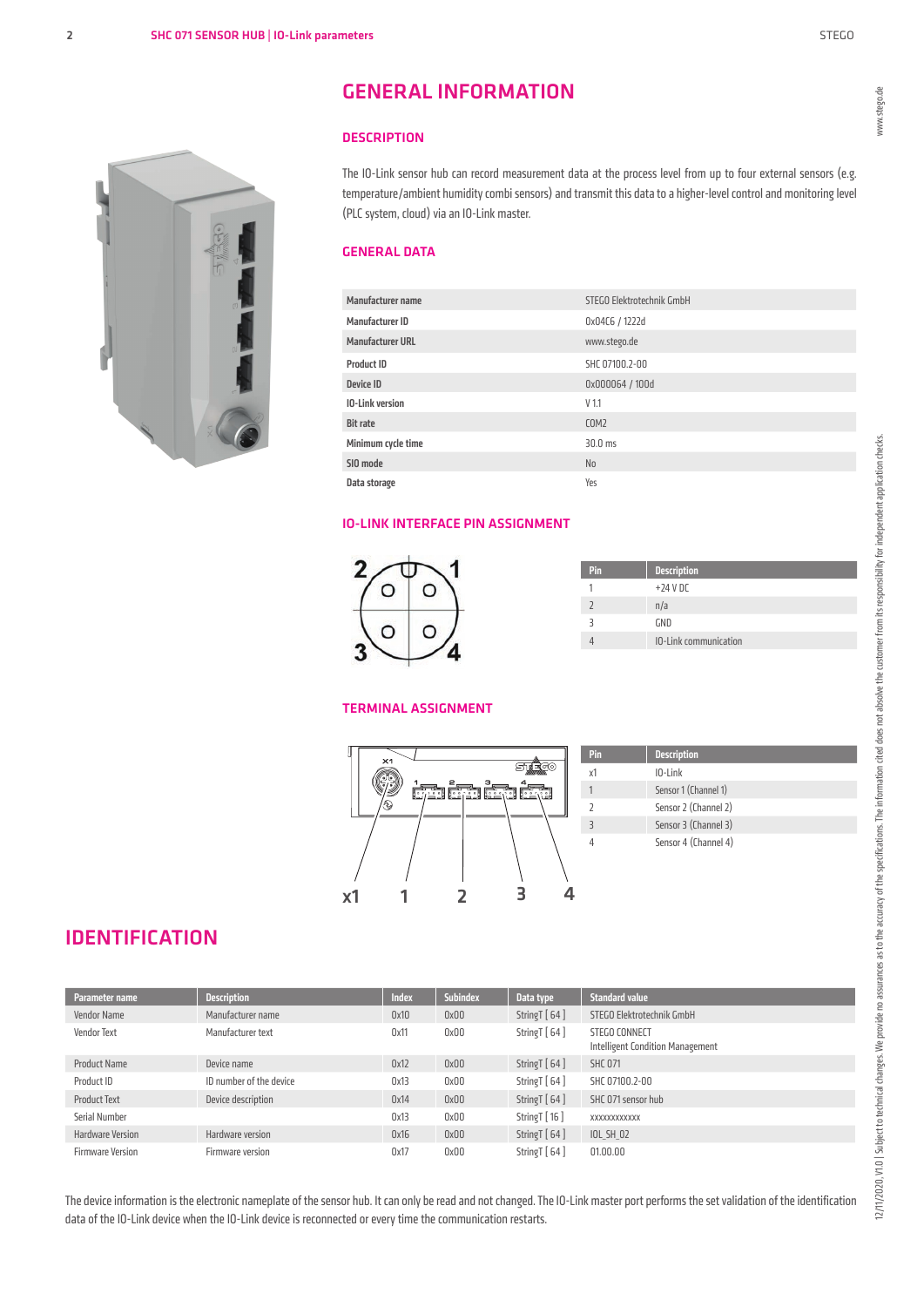## NAMES AND TERMINOLOGY

The device has 4 connections for a selection of sensors (see "Sensoren" auf Seite 12). The connections are referred to as channels; abbreviated to CH1 to CH4, etc. These sensors each have one or two values which can be queried. For example, the temperature/humidity sensor has two sensor values; the sensor for ambient light has one. These values are generally referred to as sensor values; abbreviated as SV1, SV2, etc.

To define the alarm and range limits, four switching points can be entered for each of these sensor values, which each have a SET and RESET value.

| Name (abbreviation)   | <b>Description</b>                                                                       | Value                                                       |
|-----------------------|------------------------------------------------------------------------------------------|-------------------------------------------------------------|
| CHW                   | Channel                                                                                  | $w = 1 - 4$                                                 |
| <b>SV<sub>x</sub></b> | Sensor value (e.g. temperature and relative humidity at the temperature/humidity sensor) | $x = 1 - 2$                                                 |
| $P_{V.Z}$             | Switching point                                                                          | $v = 1 - 4$<br>$z = 0 - 1$ (0 = RESET value, 1 = SET value) |

## PROCESS DATA

6 bytes (octets) are used for each channel in the Process Data Input. The device does not use any Process Data Outputs. All four channels are structured the same. Depending on the sensor type, there are one or two sensor values. If there is only one sensor value, the content of the SV2 is always 0, or SV1 might be put in a different format (than SV2). The octets are sent in a sequence of 0–23. Channel 4 has the bitOffset 0 and occupies the octets 18–23.

Information regarding the recalculation of the process data into physical values can be found in the section "Parameters (Sensors)" on page 5.

#### CHANNEL 1

| <b>Octet</b> |          |                 |            |                                        |     |                             |     |     |     |                            |                             |     |     |     |                  |     |     |     |     |     |
|--------------|----------|-----------------|------------|----------------------------------------|-----|-----------------------------|-----|-----|-----|----------------------------|-----------------------------|-----|-----|-----|------------------|-----|-----|-----|-----|-----|
|              |          |                 |            |                                        |     | <b>Sensor Value 1 (SV1)</b> |     |     |     |                            | <b>Sensor Value 2 (SV2)</b> |     |     |     |                  |     |     |     |     |     |
| Name         | Value 1  | status / events |            |                                        |     |                             |     |     |     | Value 2<br>status / events |                             |     |     |     |                  |     |     |     |     |     |
| Data Type    | IntegerT |                 | B          | B                                      | B   | B                           | B.  | B   | B   | B                          | IntegerT                    |     | B   | B   | B                | B   | B   | B   | B   | B   |
| Byte Order   | high     | low             |            |                                        |     |                             |     |     |     |                            | high                        | low |     |     |                  |     |     |     |     |     |
| bitOffset    | xBF      | xB0             | <b>xAF</b> | xAE                                    | xAD | <b>XAC</b>                  | xAB | xAA | xA9 | xA8                        | xA7                         | x98 | x97 | x96 | x95              | x94 | x93 | x92 | x91 | x90 |
| bitLength    | 16       |                 |            |                                        |     |                             |     |     |     |                            | 16                          |     |     |     |                  |     |     |     |     |     |
| subindex     | x01      |                 | x09        | x06<br>x05<br>x08<br>x03<br>x07<br>x04 |     |                             |     |     | x02 | xOA                        |                             | x12 | x11 | x10 | x <sub>0</sub> F | x0E | x0D | x00 | xOB |     |



#### ASSIGNMENT OF THE STATUS BITS (BIT NUMBER 0–7) USING CHANNEL 1 AS AN EXAMPLE

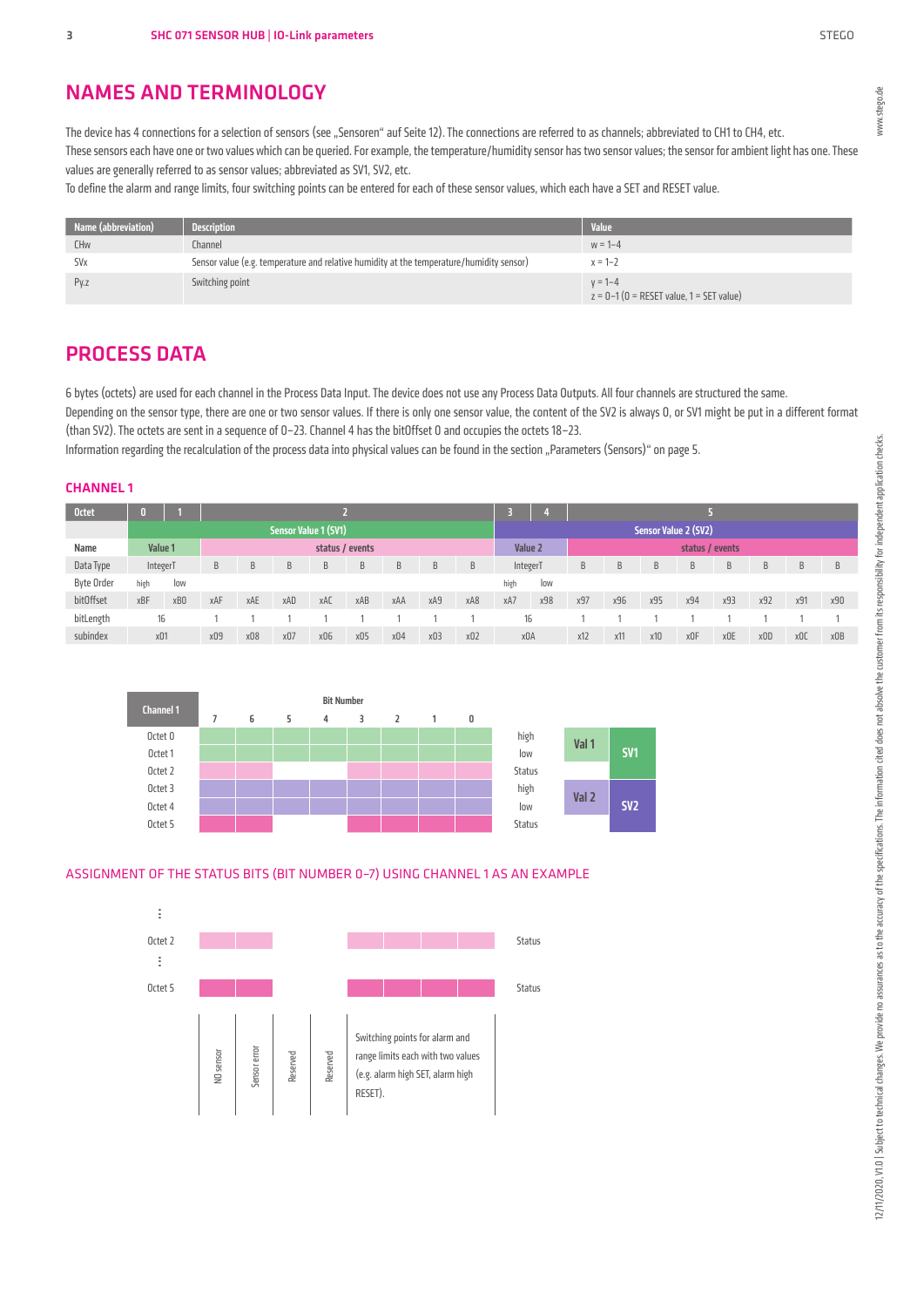www.stego.de

#### CHANNEL 2

| <b>Octet</b>      |          |                            |     |      |                      |     |     |     |                            |     |                      | 10  |     |     |     | T   |     |     |     |     |
|-------------------|----------|----------------------------|-----|------|----------------------|-----|-----|-----|----------------------------|-----|----------------------|-----|-----|-----|-----|-----|-----|-----|-----|-----|
|                   |          |                            |     |      | Sensor Value 1 (SV1) |     |     |     |                            |     | Sensor Value 2 (SV2) |     |     |     |     |     |     |     |     |     |
| Name              |          | Value 1<br>status / events |     |      |                      |     |     |     | Value 2<br>status / events |     |                      |     |     |     |     |     |     |     |     |     |
| Data Type         | IntegerT |                            | B   | B    | B                    | B   | B   | B   | $\overline{B}$             | B   | IntegerT             |     | B   | B   | B   | B   | B   | B   | B   | B   |
| <b>Byte Order</b> | high     | low                        |     |      |                      |     |     |     |                            |     | high                 | low |     |     |     |     |     |     |     |     |
| bitOffset         | x8F      | x80                        | x7F | x7E  | x7D                  | x7C | x7B | x7A | 79                         | 78  | x77                  | x68 | x67 | x66 | x65 | x64 | x63 | x62 | x61 | x60 |
| bitLength         |          | 16                         |     |      |                      |     |     |     |                            |     | 16                   |     |     |     |     |     |     |     |     |     |
| subindex          | x14      |                            | x1C | x1B< | x1A                  | x19 | x18 | x17 | x16                        | x15 | x1E                  |     | x26 | x25 | x24 | x23 | x22 | x21 | x20 | x1F |

#### CHANNEL 3

| <b>Octet</b>      | 12              |     |                 | 14              |                  |                      |     |     |     |     | 15       | 16  |     |     |                      |                 |     |     |     |     |
|-------------------|-----------------|-----|-----------------|-----------------|------------------|----------------------|-----|-----|-----|-----|----------|-----|-----|-----|----------------------|-----------------|-----|-----|-----|-----|
|                   |                 |     |                 |                 |                  | Sensor Value 1 (SV1) |     |     |     |     |          |     |     |     | Sensor Value 2 (SV2) |                 |     |     |     |     |
| Name              | Value 1         |     | status / events |                 |                  |                      |     |     |     |     | Value 2  |     |     |     |                      | status / events |     |     |     |     |
| Data Type         | IntegerT        |     | B               | B               | B                | B                    | B   | B   | B   | B   | IntegerT |     | B   | B   | B                    | B               | B.  | B   | B   | B   |
| <b>Byte Order</b> | high            | low |                 |                 |                  |                      |     |     |     |     | high     | low |     |     |                      |                 |     |     |     |     |
| bitOffset         | x <sub>5F</sub> | x50 | x4F             | x4E             | x4D              | x4C                  | x4B | x4A | x49 | x48 | x47      | x38 | x37 | x36 | x35                  | x34             | x33 | x32 | x31 | x30 |
| bitLength         | 16              |     |                 |                 |                  |                      |     |     |     |     | 16       |     |     |     |                      |                 |     |     |     |     |
| subindex          | x28             |     | x30             | x <sub>2F</sub> | x <sub>2</sub> E | x2D                  | x2C | x2B | x2A | x29 | x32      |     | x3A | x39 | x38                  | x37             | x36 | x35 | x34 | x33 |

#### CHANNEL 4

| <b>Octet</b>      | 18                         | $-192$ |     | 20  |                      |     |     |                            |     | 21  | 22                   |     | 23  |     |     |     |     |     |     |     |
|-------------------|----------------------------|--------|-----|-----|----------------------|-----|-----|----------------------------|-----|-----|----------------------|-----|-----|-----|-----|-----|-----|-----|-----|-----|
|                   |                            |        |     |     | Sensor Value 1 (SV1) |     |     |                            |     |     | Sensor Value 2 (SV2) |     |     |     |     |     |     |     |     |     |
| Name              | Value 1<br>status / events |        |     |     |                      |     |     | Value 2<br>status / events |     |     |                      |     |     |     |     |     |     |     |     |     |
| Data Type         | IntegerT                   |        | B   | B   | B                    | B   | B.  | B                          | B   | B   | IntegerT             |     | B   | B   | B   | B   | B   | B   | B   | B   |
| <b>Byte Order</b> | high                       | low    |     |     |                      |     |     |                            |     |     | high                 | low |     |     |     |     |     |     |     |     |
| bitOffset         | x2F                        | x20    | x1F | x1E | x1D                  | x1C | x1B | x1A                        | x19 | x18 | x17                  | x08 | x07 | x06 | x05 | x04 | x03 | x02 | x01 | x00 |
| bitLength         |                            |        |     |     |                      |     |     |                            |     |     | 16                   |     |     |     |     |     |     |     |     |     |
| subindex          | x3C                        |        | x44 | x43 | x42                  | x41 | x40 | x3F                        | x3E | x3D | x46                  |     | x4E | x4D | x40 | x4B | x4A | x49 | x48 | x47 |

NOTE: The process data is shown from the device's perspective. Siemens control systems swap the high and low byte of a 16-bit word for bytewise addressing.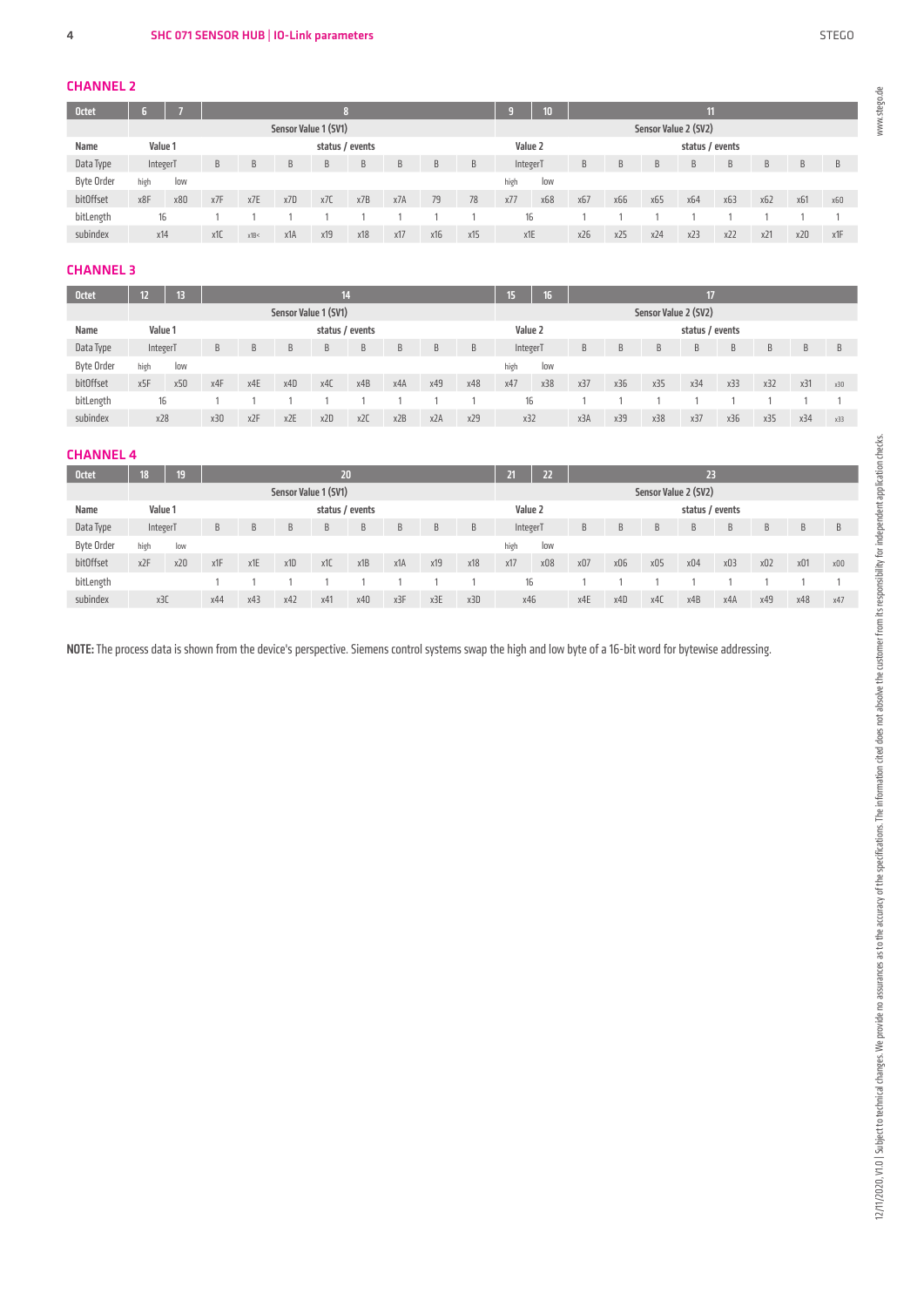## PARAMETERS

#### PARAMETERS (GENERAL)

| Parameter name                | <b>Description</b>                                                                                                                                                                                        | Index | <b>Subindex</b> | <b>Bit</b><br>offset | <b>Data</b><br>type | <b>Value</b> | <b>Factory</b><br>setting |
|-------------------------------|-----------------------------------------------------------------------------------------------------------------------------------------------------------------------------------------------------------|-------|-----------------|----------------------|---------------------|--------------|---------------------------|
| Device Access Locks           |                                                                                                                                                                                                           | 0x00  | 0x00            |                      | RecordT             | 0.1          |                           |
| Parameter (write) Access Lock | If this bit is set, write access is blocked to all device parameters through<br>the SDCI communication interface for all read/write parameters of the<br>device. Exception: Parameter Device Access Lock. | 0x0C  | 0x01            | 0x00                 | BooleanT            | false, true  |                           |
| Data Storage Lock             | If this bit is set in the device, the data saving mechanism is deactivated.                                                                                                                               | 0x0C  | 0x02            | 0x01                 | BooleanT            | false, true  |                           |

#### PARAMETERS (SENSORS)

The measurement values of the sensors for temperature [°C, °F], pressure [hPa], illumination level [I x] and the current status are depicted in the process data. These values can only be read (ro). For each sensor value (sensor value x), there are 4 switching points each with two values (SET/RESET). The actual value range (and the unit) depends on the sensor type.

With the current firmware, four different sensor types are available for selection:

Sensor type 1: Temperature [°C] and relative humidity [%]

Sensor type 2: Temperature [°F] and relative humidity [%]

Sensor type 3: Pressure [hPa] and temperature [°C]

Sensor type 4: Ambient light [lx]

| Parameter name                                    | <b>Description</b>    | <b>Index</b><br>CH <sub>1</sub> | <b>Index</b><br>CH <sub>2</sub> | <b>Index</b><br>CH <sub>3</sub> | <b>Index</b><br>CH <sub>4</sub> | <b>Subindex</b> | Data type   | <b>Value range</b> | <b>Individual</b><br>values | <b>Unit</b>             |
|---------------------------------------------------|-----------------------|---------------------------------|---------------------------------|---------------------------------|---------------------------------|-----------------|-------------|--------------------|-----------------------------|-------------------------|
| Channel 1: Sensor Type                            | Sensor type selection | 0x50                            | 0x78                            | 0xA0                            | 0xC8                            | 0x00            | UIntegerT 8 |                    |                             |                         |
| NO sensor (0)                                     | - No sensor           |                                 |                                 |                                 |                                 |                 |             |                    | $\mathbf 0$                 | $\mathcal{L}$           |
| Sensor: Temperature [°C]<br>and relative Humidity | - Sensor type 1       |                                 |                                 |                                 |                                 |                 |             |                    | $\mathbf{1}$                | $\degree$ C / %         |
| Sensor: Temperature [°F]<br>and relative humidity | - Sensor type 2       |                                 |                                 |                                 |                                 |                 |             |                    | $\overline{2}$              | $\degree$ F / %         |
| Sensor: Pressure and<br>Temperature [°C]          | - Sensor type 3       |                                 |                                 |                                 |                                 |                 |             |                    | $\overline{3}$              | hPa / °C                |
| Sensor: Ambient Light                             | - Sensor type 4       |                                 |                                 |                                 |                                 |                 |             |                    | $\overline{4}$              | $\mathsf{I} \mathsf{X}$ |
| Sensor Value 1 Point 1.1<br>Alarm High SET        |                       | 0x54                            | Ox7C                            | OxA4                            | OxCC                            | 0x00            | IntegerT_16 | -450 to 32000      |                             |                         |
| Sensor Value 1 Point 1.0<br>Alarm High RESET      |                       | 0x55                            | 0x7D                            | OxA5                            | OxCD                            | 0x00            | IntegerT_16 | -450 to 32000      |                             |                         |
| Sensor Value 1 Point 2.1<br>Range High SET        |                       | 0x56                            | 0x7E                            | 0xA6                            | OxCE                            | 0x00            | IntegerT_16 | -450 to 32000      |                             |                         |
| Sensor Value 1 Point 2.0<br>Range High RESET      |                       | 0x57                            | Ox7F                            | OxA7                            | OxCF                            | 0x00            | IntegerT_16 | -450 to 32000      |                             |                         |
| Sensor Value 1 Point 3.0<br>Range Low RESET       |                       | 0x58                            | 0x80                            | OxA8                            | 0xD0                            | 0x00            | IntegerT_16 | -450 to 32000      |                             |                         |
| Sensor Value 1 Point 3.1<br>Range Low SET         |                       | 0x59                            | 0x81                            | OxA9                            | OxD1                            | 0x00            | IntegerT_16 | -450 to 32000      |                             |                         |
| Sensor Value 1 Point 4.0<br>Alarm Low RESET       |                       | Ox5A                            | 0x82                            | OxAA                            | OxD <sub>2</sub>                | 0x00            | IntegerT_16 | -450 to 32000      |                             |                         |
| Sensor Value 1 Point 4.1<br>Alarm Low SET         |                       | Ox5B                            | 0x83                            | OxAB                            | OxD3                            | 0x00            | IntegerT_16 | -450 to 32000      |                             |                         |
| Sensor Value 2 Point 1.1<br>Alarm High SET        |                       | 0x66                            | 0x8E                            | OxB6                            | OxDE                            | 0x00            | IntegerT_16 | -450 to 32000      |                             |                         |
| Sensor Value 2 Point 1.0<br>Alarm High RESET      |                       | 0x67                            | Ox8F                            | 0xB7                            | OxDF                            | 0x00            | IntegerT_16 | -450 to 32000      |                             |                         |
| Sensor Value 2 Point 2.1<br>Range High SET        |                       | 0x68                            | 0x90                            | 0xB8                            | 0xE0                            | 0x00            | IntegerT_16 | -450 to 32000      |                             |                         |
| Sensor Value 2 Point 2.0<br>Range High RESET      |                       | 0x69                            | 0x91                            | OxB9                            | OxE1                            | 0x00            | IntegerT_16 | -450 to 32000      |                             |                         |
| Sensor Value 2 Point 3.0<br>Range Low RESET       |                       | <b>Ох6А</b>                     | 0x92                            | OxBA                            | OxE2                            | 0x00            | IntegerT_16 | -450 to 32000      |                             |                         |
| Sensor Value 2 Point 3.1<br>Range Low SET         |                       | Ox6B                            | 0x93                            | OxBB                            | OxE3                            | 0x00            | IntegerT_16 | -450 to 32000      |                             |                         |
| Sensor Value 2 Point 4.0<br>Alarm Low RESET       |                       | Ох6С                            | 0x94                            | OxBC                            | OxE4                            | 0x00            | IntegerT_16 | -450 to 32000      |                             |                         |
| Sensor Value 2 Point 4.1<br>Alarm Low SET         |                       | 0x6D                            | 0x95                            | OxBD                            | OxE5                            | 0x00            | IntegerT_16 | -450 to 32000      |                             |                         |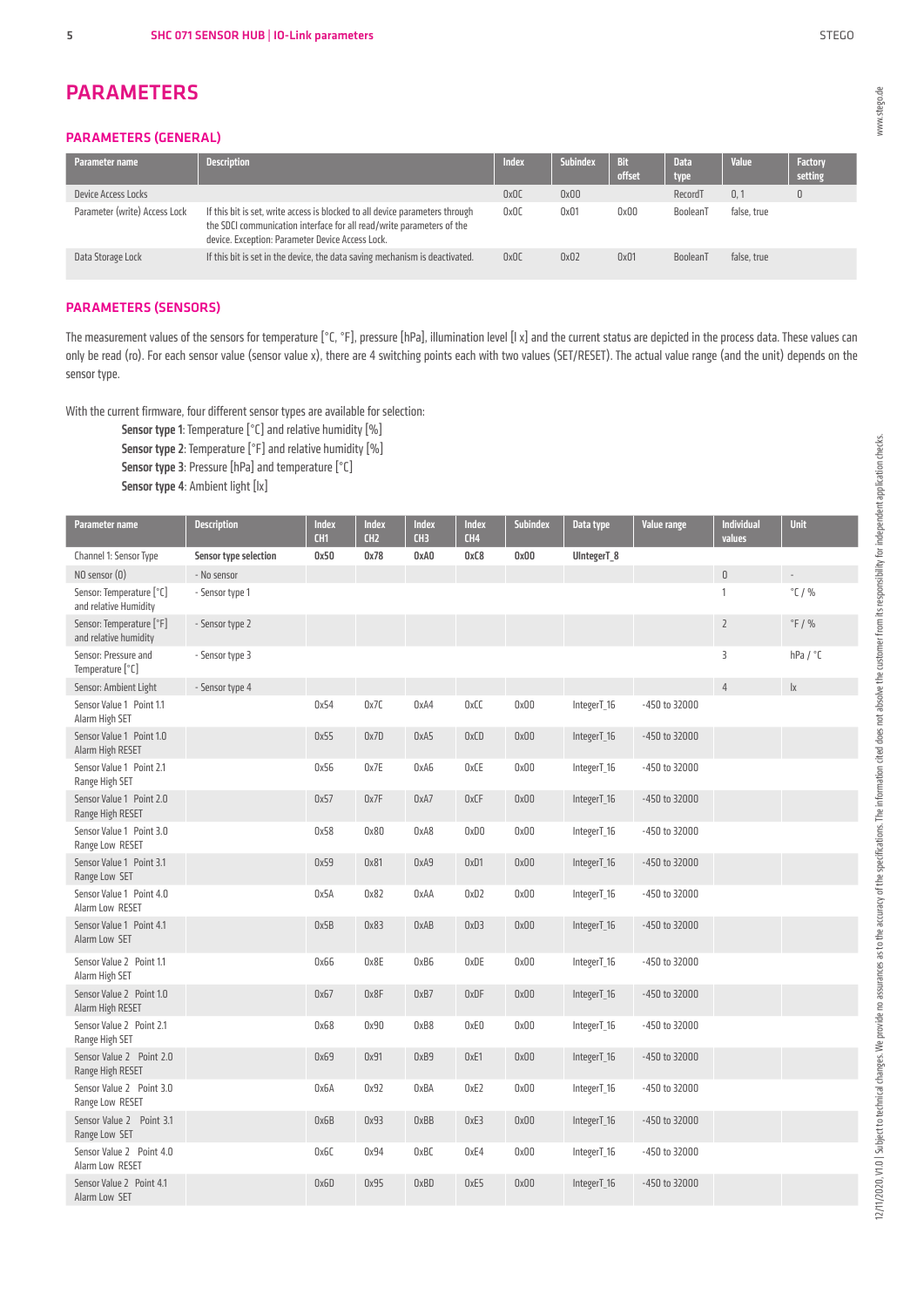www.stego.de

To calculate the display value for temperature, pressure and humidity, the IO-Link values (raw values) of the sensors are multiplied by the factor 0.1 in the TMG IO-Link Device Tool:

> Temperature [°C, °F], pressure [hPa], humidity [%] = IO-Link value x 0.1

For sensor type 4, the brightness is output directly in lux via Sensor Value 1. Sensor Value 2 displays the raw value in parallel. For measurement values over 32,000 lux, the raw values will only be output through Sensor Value 2 and must be converted into lux.

## $\overline{\text{Brightness}\left[\text{lx}\right]} = 0.01 \times (2^{\text{E[3:0]}}) \times \text{R[11:0]}$

Example for the calculation of E[3:0] and R[11:0] from the IO-Link value:

**IO-Link value: dec 13049**  $\rightarrow$  **hex 32F9**  $\rightarrow$  **binary 0011 0010 1111 1001** 



**Result:** Brightness =  $0.01 \times 2^3 \times 761 = 60.88$  lx

Relationship between the parameter points (Px.y) and the status bits (SET, RESET):



The bit "Alarm high" is set if P1.1 is reached or exceeded (≥). It is reset if P1.0 is reached or undershot (≤).

The bit "Range high" is set if P2.1 is reached or exceeded (≥). It is reset if P2.0 is reached or undershot (≤).

The bit "Range low" is set if P3.1 is reached or undershot (≤). It is reset if P3.0 is reached or exceeded (≥).

The bit "Alarm low" is set if P4.1 is reached or undershot (≤). It is reset if P4.0 is reached or undershot (≥).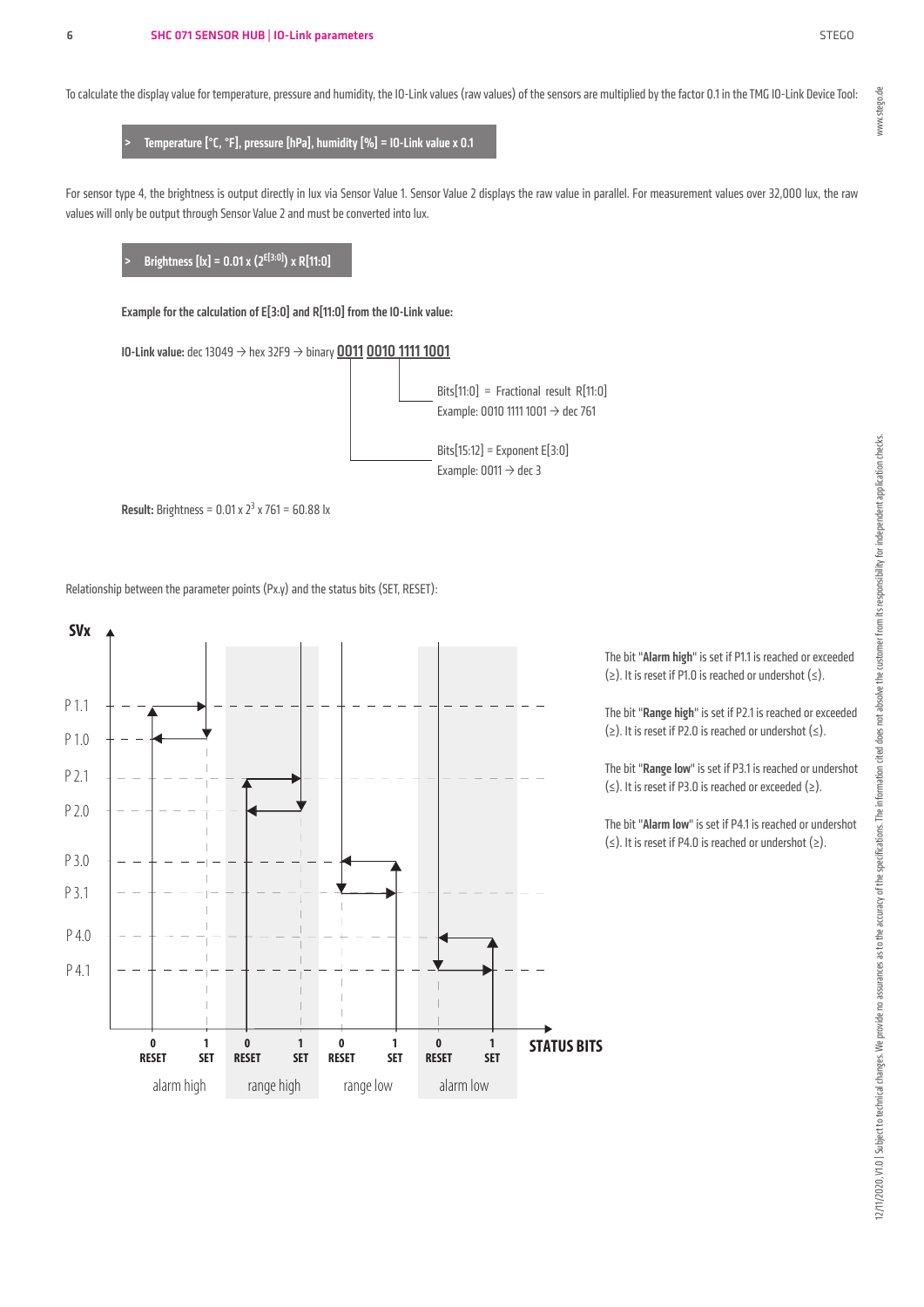## DIAGNOSTICS DATA

#### DIAGNOSTICS DATA OF THE DEVICE

| <b>Parameter name</b>         | <b>Description</b>                                                                  | <b>Index</b> | <b>Subindex</b> | Data type        | <b>Individual values</b> |
|-------------------------------|-------------------------------------------------------------------------------------|--------------|-----------------|------------------|--------------------------|
| <b>Device Status</b>          | <b>Device status</b>                                                                | 0024         | 0x00            | UIntegerT 8      |                          |
| Device is OK                  |                                                                                     |              |                 |                  | 0                        |
| Maintenance required          |                                                                                     |              |                 |                  | $\mathbf{1}$             |
| Out of specification          |                                                                                     |              |                 |                  | $\overline{2}$           |
| <b>Functional check</b>       |                                                                                     |              |                 |                  | $\overline{3}$           |
| Failure                       |                                                                                     |              |                 |                  | $\overline{4}$           |
| <b>Detailed Device Status</b> | Additional device-dependent information (errors/warnings/messages)                  | 0x25         | 0x00            | ArrayT           |                          |
| Detailed Device Status [1]    | Output of errors/warnings/messages                                                  |              | 0x01            | OctetStringT [3] | See "Events and Mes-     |
| Detailed Device Status [2]    | Different events can be active here at the same time. For this reason, there are 18 |              | 0x02            | OctetStringT [3] | sages" on page 10        |
| Detailed Device Status [3]    | possible entries in Detailed Device Status.                                         |              | 0x03            | OctetStringT [3] |                          |
| Detailed Device Status [4]    |                                                                                     |              | 0x04            | OctetStringT [3] |                          |
| Detailed Device Status [5]    |                                                                                     |              | 0x05            | OctetStringT [3] |                          |
| Detailed Device Status [6]    |                                                                                     |              | 0x06            | OctetStringT [3] |                          |
| Detailed Device Status [7]    |                                                                                     |              | 0x07            | OctetStringT [3] |                          |
| Detailed Device Status [8]    |                                                                                     |              | 0x08            | OctetStringT [3] |                          |
| Detailed Device Status [9]    |                                                                                     |              | 0x09            | OctetStringT [3] |                          |
| Detailed Device Status [10]   |                                                                                     |              | 0x0A            | OctetStringT [3] |                          |
| Detailed Device Status [11]   |                                                                                     |              | 0x0B            | OctetStringT [3] |                          |
| Detailed Device Status [12]   |                                                                                     |              | OxOC            | OctetStringT [3] |                          |
| Detailed Device Status [13]   |                                                                                     |              | 0x0D            | OctetStringT [3] |                          |
| Detailed Device Status [14]   |                                                                                     |              | 0x0E            | OctetStringT [3] |                          |
| Detailed Device Status [15]   |                                                                                     |              | 0x0F            | OctetStringT [3] |                          |
| Detailed Device Status [16]   |                                                                                     |              | 0x10            | OctetStringT [3] |                          |
| Detailed Device Status [17]   |                                                                                     |              | 0x11            | OctetStringT [3] |                          |
| Detailed Device Status [18]   |                                                                                     |              | 0x12            | OctetStringT [3] |                          |
| <b>Error Count</b>            | Error counter                                                                       | 0x20         | 0x00            | UIntegerT_16     |                          |
| <b>Operating Hours</b>        | Operating hours counter (base unit 0.001 h)                                         | 0x4B         | 0x00            | UIntegerT_32     |                          |
| Power-On Counter              | <b>Activation counter</b>                                                           | 0x4C         | 0x00            | UIntegerT_32     |                          |

#### DIAGNOSTICS DATA OF THE INDIVIDUAL CHANNELS (CHANNEL x)

#### CHANNEL 1 DIAGNOSTICS DATA

| Parameter name               | <b>Description</b>                                                           | <b>Index</b>          | <b>Subindex</b> | Index                 | <b>Subindex</b> | Data type             |
|------------------------------|------------------------------------------------------------------------------|-----------------------|-----------------|-----------------------|-----------------|-----------------------|
| <b>Channel 1 Diagnosis</b>   |                                                                              | <b>Sensor Value 1</b> |                 | <b>Sensor Value 2</b> |                 | <b>Sensor Value x</b> |
| Alarm High Count             | Event counter for alarm temperature exceeded quantity                        | 0x5D                  | 0x00            | 0x6F                  | 0x00            | UIntegerT 32          |
| Range High Count             | Event counter for temperature range exceeded quantity                        | 0x5E                  | 0x00            | 0x70                  | 0x00            | UIntegerT 32          |
| Range Low Count              | Event counter for temperature range undershot quantity                       | 0x5F                  | 0x00            | 0x71                  | 0x00            | UIntegerT 32          |
| Alarm Low Count              | Event counter for alarm temperature undershot quantity                       | 0x60                  | 0x00            | 0x72                  | 0x00            | UIntegerT_32          |
| Sensor Value x Maximum (raw) | Maximum value sensor value x across the entire activation period (raw value) | 0x61                  | 0x00            | 0x73                  | 0x00            | IntegerT_16           |
| Sensor Value x Minimum (raw) | Minimum value sensor value x across the entire activation period (raw value) | 0x62                  | 0x00            | 0x74                  | 0x00            | IntegerT_16           |

#### CHANNEL 2 DIAGNOSTICS DATA

| Parameter name               | <b>Description</b>                                                           | Index                 | <b>Subindex</b> | <b>Index</b>          | <b>Subindex</b> | Data type    |
|------------------------------|------------------------------------------------------------------------------|-----------------------|-----------------|-----------------------|-----------------|--------------|
| <b>Channel2 Diagnosis</b>    |                                                                              | <b>Sensor Value 1</b> |                 | <b>Sensor Value 2</b> |                 |              |
| Alarm High Count             | Event counter for alarm temperature exceeded quantity                        | 0x85                  | 0x00            | 0x97                  | 0x00            | UIntegerT_32 |
| Range High Count             | Event counter for temperature range exceeded quantity                        | 0x86                  | 0x00            | 0x98                  | 0x00            | UIntegerT 32 |
| Range Low Count              | Event counter for temperature range undershot quantity                       | 0x87                  | 0x00            | 0x99                  | 0x00            | UIntegerT 32 |
| Alarm Low Count              | Event counter for alarm temperature undershot quantity                       | 0x88                  | 0x00            | 0x9A                  | 0x00            | UIntegerT_32 |
| Sensor Value x Maximum (raw) | Maximum value sensor value x across the entire activation period (raw value) | 0x89                  | 0x00            | 0x9B                  | 0x00            | IntegerT 16  |
| Sensor Value x Minimum (raw) | Minimum value sensor value x across the entire activation period (raw value) | Ox8A                  | 0x00            | 0x9C                  | 0x00            | IntegerT_16  |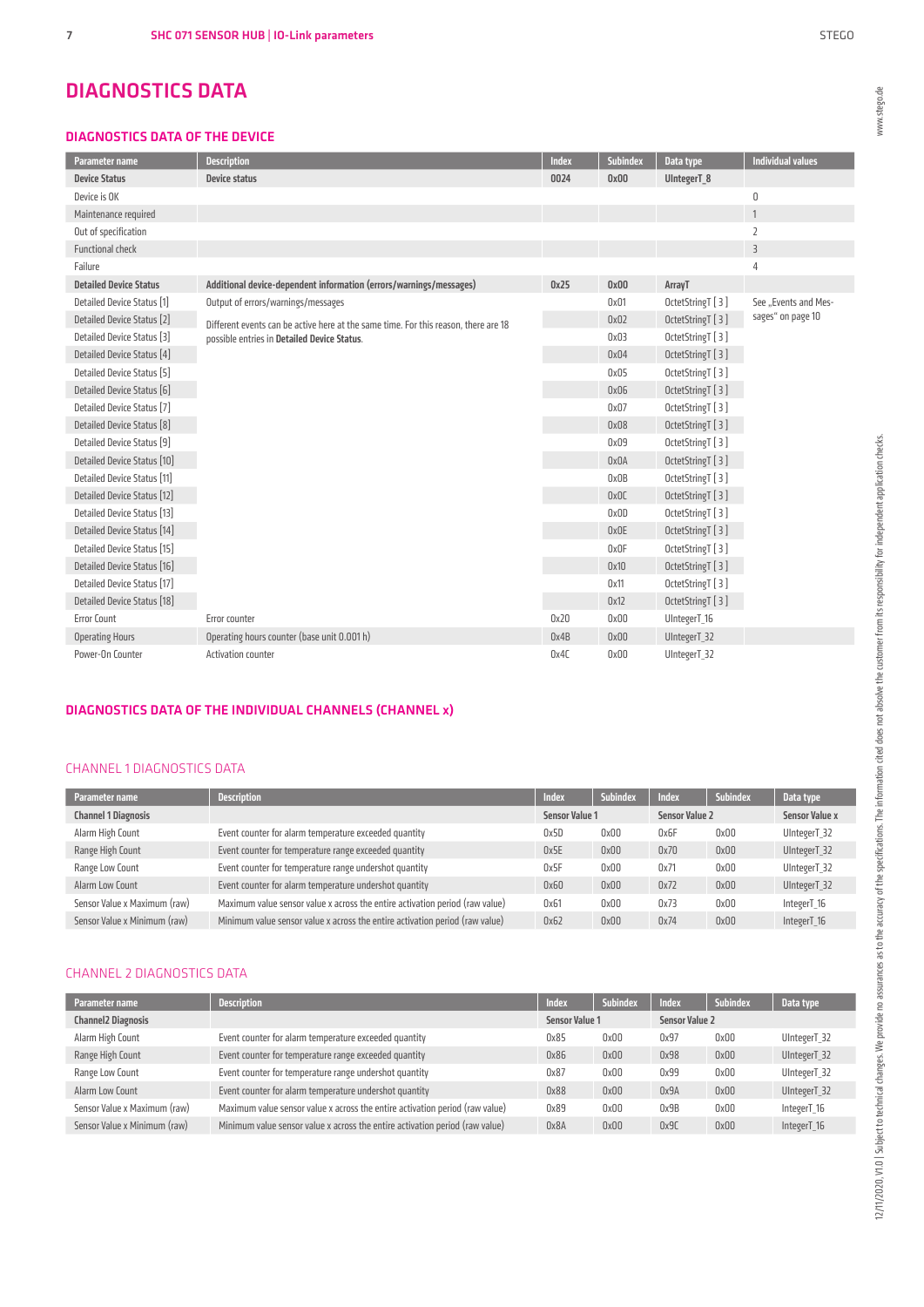#### CHANNEL 3 DIAGNOSTICS DATA

| Parameter name               | <b>Description</b>                                                           | <b>Index</b>          | <b>Subindex</b> | <b>Index</b>          | <b>Subindex</b> | Data type    |
|------------------------------|------------------------------------------------------------------------------|-----------------------|-----------------|-----------------------|-----------------|--------------|
|                              |                                                                              |                       |                 |                       |                 |              |
| <b>Channel 3 Diagnosis</b>   |                                                                              | <b>Sensor Value 1</b> |                 | <b>Sensor Value 2</b> |                 |              |
| Alarm High Count             | Event counter for alarm temperature exceeded quantity                        | OxAD                  | 0x00            | 0xBF                  | 0x00            | UIntegerT_32 |
| Range High Count             | Event counter for temperature range exceeded quantity                        | OxAE                  | 0x00            | 0xC0                  | 0x00            | UIntegerT 32 |
| Range Low Count              | Event counter for temperature range undershot quantity                       | OxAF                  | 0x00            | 0xC                   | 0x00            | UIntegerT 32 |
| Alarm Low Count              | Event counter for alarm temperature undershot quantity                       | 0xB0                  | 0x00            | 0xC2                  | 0x00            | UIntegerT 32 |
| Sensor Value x Maximum (raw) | Maximum value sensor value x across the entire activation period (raw value) | 0xB1                  | 0x00            | 0xC3                  | 0x00            | IntegerT_16  |
| Sensor Value x Minimum (raw) | Minimum value sensor value x across the entire activation period (raw value) | 0xB2                  | 0x00            | 0xC4                  | 0x00            | IntegerT_16  |

#### CHANNEL 4 DIAGNOSTICS DATA

| Parameter name               | <b>Description</b>                                                           | Index                 | <b>Subindex</b> | <b>Index</b>          | <b>Subindex</b> | Data type    |
|------------------------------|------------------------------------------------------------------------------|-----------------------|-----------------|-----------------------|-----------------|--------------|
| <b>Channel 3 Diagnosis</b>   |                                                                              | <b>Sensor Value 1</b> |                 | <b>Sensor Value 2</b> |                 |              |
| Alarm High Count             | Event counter for alarm temperature exceeded quantity                        | 0xD5                  | 0x00            | OxE7                  | 0x00            | UIntegerT 32 |
| Range High Count             | Event counter for temperature range exceeded quantity                        | 0xD6                  | 0x00            | OxE8                  | 0x00            | UIntegerT 32 |
| Range Low Count              | Event counter for temperature range undershot quantity                       | 0xD7                  | 0x00            | 0xE9                  | 0x00            | UIntegerT_32 |
| Alarm Low Count              | Event counter for alarm temperature undershot quantity                       | 0xD8                  | 0x00            | <b>OxEA</b>           | 0x00            | UIntegerT 32 |
| Sensor Value x Maximum (raw) | Maximum value sensor value x across the entire activation period (raw value) | 0xD9                  | 0x00            | OxEB                  | 0x00            | IntegerT 16  |
| Sensor Value x Minimum (raw) | Minimum value sensor value x across the entire activation period (raw value) | OxDA                  | 0x00            | OxEC                  | 0x00            | IntegerT_16  |

#### DIAGNOSTICS DATA OF THE SENSOR VALUE (SENSOR VALUE x), HISTOGRAM

For every sensor value (SVx) there are 25 histogram cells [0–24] which have a particular value range based on the sensor type. How long (unit: [h]) a measurement value has moved within the respective value range (since the last reset of the diagnostics data) is displayed in the individual histogram cells (see example).

#### E.g. sensor type 1 (°C/%):

Sensor Value 1 histogram cell [10] – temperature range 10 to 15°C: value 0.30 h

#### SENSOR TYPE 1, SENSOR TYPE 2

| <b>Parameter name</b>                                                                                                                                                                                                                                                                                                                                                                                                                                                                                                                                                                              | Index | <b>Subindex</b> | <b>Bit offset</b> | Data type    | Sensor type 1 (°C/%)            |                  |                       |        | Sensor type 2 (°F/%)  |            |                       |        |  |
|----------------------------------------------------------------------------------------------------------------------------------------------------------------------------------------------------------------------------------------------------------------------------------------------------------------------------------------------------------------------------------------------------------------------------------------------------------------------------------------------------------------------------------------------------------------------------------------------------|-------|-----------------|-------------------|--------------|---------------------------------|------------------|-----------------------|--------|-----------------------|------------|-----------------------|--------|--|
|                                                                                                                                                                                                                                                                                                                                                                                                                                                                                                                                                                                                    |       |                 |                   |              | <b>Sensor Value 1</b>           |                  | <b>Sensor Value 2</b> |        | <b>Sensor Value 1</b> |            | <b>Sensor Value 2</b> |        |  |
| <b>Sensor Value x</b>                                                                                                                                                                                                                                                                                                                                                                                                                                                                                                                                                                              | 0x63  | 0x00            |                   | RecordT      | Min.                            | Max.             | Min.                  | Max.   | Min.                  | Max.       | Min.                  | Max.   |  |
| Histogram                                                                                                                                                                                                                                                                                                                                                                                                                                                                                                                                                                                          |       |                 |                   |              | $[0.1^{\circ}C]$                | $[0.1^{\circ}C]$ | [0.1%]                | [0.1%] | $[0.1$ °F]            | $[0.1$ °F] | [0.1%]                | [0.1%] |  |
| $[0] % \begin{center} % \includegraphics[width=\linewidth]{imagesSupplemental_3.png} % \end{center} % \caption { % Our method can be used for the use of the image. % Note that the \emph{DefNet}~\cite{bib66} as a function of the \emph{DefNet}~\cite{bib66} as a function of the \emph{DefNet}~\cite{bib66} as a function of the \emph{DefNet}~\cite{bib66} as a function of the \emph{DefNet}~\cite{bib66} as a function of the \emph{DefNet}~\cite{bib66} as a function of the \emph{DefNet}~\cite{bib66} as a function of the \emph{DefNet}~\cite{bib66} as a function of the \emph{DefNet}$ |       | 0x01            | 0x240             | UIntegerT_24 | $-400$                          | $-351$           | $\mathbf{0}$          | 49     | $-400$                | $-311$     | $\mathbf{0}$          | 49     |  |
| $[1]$                                                                                                                                                                                                                                                                                                                                                                                                                                                                                                                                                                                              |       | 0x02            | 0x228             | UIntegerT_24 | $-350$                          | $-301$           | 50                    | 99     | $-310$                | $-221$     | 50                    | 99     |  |
| $[2]$                                                                                                                                                                                                                                                                                                                                                                                                                                                                                                                                                                                              |       | 0x03            | 0x210             | UIntegerT_24 | $-300$                          | $-251$           | 100                   | 149    | $-220$                | $-131$     | 100                   | 149    |  |
| $[3]$                                                                                                                                                                                                                                                                                                                                                                                                                                                                                                                                                                                              |       | 0x04            | 0x1F8             | UIntegerT 24 | $-250$                          | $-201$           | 150                   | 199    | $-130$                | $-41$      | 150                   | 199    |  |
| $[4]$                                                                                                                                                                                                                                                                                                                                                                                                                                                                                                                                                                                              |       | 0x05            | 0x1E0             | UIntegerT_24 | $-200$                          | $-151$           | 200                   | 249    | $-40$                 | 49         | 200                   | 249    |  |
| $[5]$                                                                                                                                                                                                                                                                                                                                                                                                                                                                                                                                                                                              |       | 0x06            | Ox1C8             | UIntegerT_24 | $-150$                          | $-101$           | 250                   | 299    | 50                    | 139        | 250                   | 299    |  |
| [6]                                                                                                                                                                                                                                                                                                                                                                                                                                                                                                                                                                                                |       | 0x07            | 0x1B0             | UIntegerT 24 | $-100$                          | $-51$            | 300                   | 349    | 140                   | 229        | 300                   | 349    |  |
| $[7]$                                                                                                                                                                                                                                                                                                                                                                                                                                                                                                                                                                                              |       | 0x08            | 0x198             | UIntegerT 24 | $-50$                           | $-1$             | 350                   | 399    | 230                   | 319        | 350                   | 399    |  |
| [8]                                                                                                                                                                                                                                                                                                                                                                                                                                                                                                                                                                                                |       | 0x09            | 0x180             | UIntegerT_24 | $\begin{matrix} 0 \end{matrix}$ | 49               | 400                   | 449    | 320                   | 409        | 400                   | 449    |  |
| $[9]$                                                                                                                                                                                                                                                                                                                                                                                                                                                                                                                                                                                              |       | 0x0A            | 0x168             | UIntegerT 24 | 50                              | 99               | 450                   | 499    | 410                   | 499        | 450                   | 499    |  |
| $[10]$                                                                                                                                                                                                                                                                                                                                                                                                                                                                                                                                                                                             |       | 0x0B            | 0x150             | UIntegerT 24 | 100                             | 149              | 500                   | 549    | 500                   | 589        | 500                   | 549    |  |
| $[11]$                                                                                                                                                                                                                                                                                                                                                                                                                                                                                                                                                                                             |       | 0x0C            | 0x138             | UIntegerT_24 | 150                             | 199              | 550                   | 599    | 590                   | 679        | 550                   | 599    |  |
| $[12]$                                                                                                                                                                                                                                                                                                                                                                                                                                                                                                                                                                                             |       | 0x0D            | 0x120             | UIntegerT 24 | 200                             | 249              | 600                   | 649    | 680                   | 769        | 600                   | 649    |  |
| $[13]$                                                                                                                                                                                                                                                                                                                                                                                                                                                                                                                                                                                             |       | 0x0E            | 0x108             | UIntegerT 24 | 250                             | 299              | 650                   | 699    | 770                   | 859        | 650                   | 699    |  |
| $[14]$                                                                                                                                                                                                                                                                                                                                                                                                                                                                                                                                                                                             |       | OxOF            | 0x0F0             | UIntegerT_24 | 300                             | 349              | 700                   | 749    | 860                   | 949        | 700                   | 749    |  |
| $[15]$                                                                                                                                                                                                                                                                                                                                                                                                                                                                                                                                                                                             |       | 0x10            | OxOD <sub>8</sub> | UIntegerT 24 | 350                             | 399              | 750                   | 799    | 950                   | 1,039      | 750                   | 799    |  |
| $[16]$                                                                                                                                                                                                                                                                                                                                                                                                                                                                                                                                                                                             |       | 0x11            | 0x0CO             | UIntegerT_24 | 400                             | 449              | 800                   | 849    | 1.040                 | 1.129      | 800                   | 849    |  |
| $[17]$                                                                                                                                                                                                                                                                                                                                                                                                                                                                                                                                                                                             |       | 0x12            | 0x0A8             | UIntegerT_24 | 450                             | 499              | 850                   | 899    | 1,130                 | 1,219      | 850                   | 899    |  |
| $[18]$                                                                                                                                                                                                                                                                                                                                                                                                                                                                                                                                                                                             |       | 0x13            | 0x090             | UIntegerT_24 | 500                             | 549              | 900                   | 949    | 1.220                 | 1.309      | 900                   | 949    |  |
| $[19]$                                                                                                                                                                                                                                                                                                                                                                                                                                                                                                                                                                                             |       | 0x14            | 0x078             | UIntegerT 24 | 550                             | 599              | 950                   | 1000   | 1,310                 | 1,399      | 950                   | 1000   |  |
| $[20]$                                                                                                                                                                                                                                                                                                                                                                                                                                                                                                                                                                                             |       | 0x15            | 0x060             | UIntegerT_24 | 600                             | 649              |                       |        | 1,400                 | 1,489      |                       |        |  |
| $[21]$                                                                                                                                                                                                                                                                                                                                                                                                                                                                                                                                                                                             |       | 0x16            | 0x048             | UIntegerT_24 | 650                             | 699              |                       |        | 1,490                 | 1,579      |                       |        |  |
| $[22]$                                                                                                                                                                                                                                                                                                                                                                                                                                                                                                                                                                                             |       | 0x17            | 0x030             | UIntegerT 24 | 700                             | 749              |                       |        | 1,580                 | 1,669      |                       |        |  |
| $[23]$                                                                                                                                                                                                                                                                                                                                                                                                                                                                                                                                                                                             |       | 0x18            | 0x018             | UIntegerT_24 | 750                             | 800              |                       |        | 1,670                 | 1,760      |                       |        |  |
| $[24]$                                                                                                                                                                                                                                                                                                                                                                                                                                                                                                                                                                                             |       | 0x19            | 0x000             | UIntegerT 24 |                                 |                  |                       |        |                       |            |                       |        |  |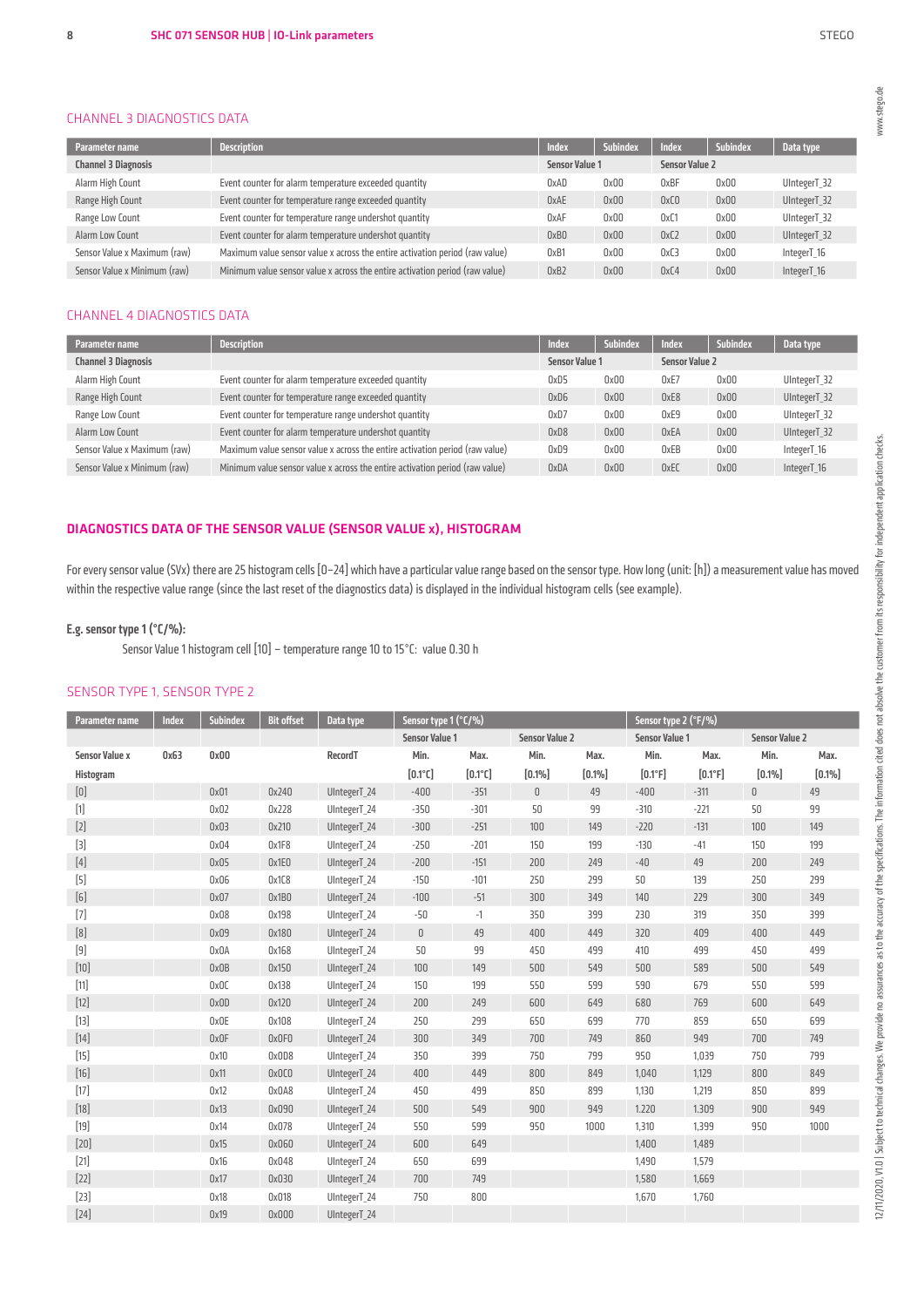#### SENSOR TYPE 3, SENSOR TYPE 4

|  | I      |  |
|--|--------|--|
|  |        |  |
|  |        |  |
|  | í      |  |
|  | í<br>í |  |
|  | í<br>í |  |
|  |        |  |

| I<br>ì<br>š<br>j              |
|-------------------------------|
| å<br>$\frac{1}{2}$<br>i<br>i  |
| Š                             |
| WWV.                          |
|                               |
|                               |
|                               |
|                               |
|                               |
|                               |
|                               |
|                               |
|                               |
|                               |
|                               |
|                               |
|                               |
|                               |
|                               |
|                               |
|                               |
|                               |
|                               |
|                               |
|                               |
|                               |
|                               |
|                               |
| j<br>Š                        |
| ä<br>į                        |
| I<br>Ξ                        |
| <b>Signal</b><br>i<br>ׅ֚֘֝֬   |
| Ē<br>ś                        |
| ï<br>J                        |
| Ë                             |
| į<br>ī<br>ź<br>j              |
| í<br>i<br>F<br>l              |
| ŧ<br>£                        |
| È                             |
| Ξ                             |
| È<br>Ĕ<br>j                   |
| ă<br>ו<br>נ                   |
| j<br>ļ                        |
| l<br>Ś                        |
|                               |
| I<br>¢<br>١                   |
| ţ                             |
| £                             |
| I                             |
| ý                             |
| Í<br>₽                        |
| I<br>ı                        |
| Ì<br>ì                        |
| i peri<br>3                   |
|                               |
| , rontier                     |
| i                             |
| i                             |
| g                             |
| ł                             |
| ħ<br>í                        |
| į<br>į                        |
| ≒                             |
| i                             |
| ŧ                             |
| i<br>ļ                        |
| È<br>i<br>j                   |
| J<br>ś                        |
| l                             |
| j                             |
| ì<br>ă                        |
| ì<br>j<br>I                   |
| j<br>assu                     |
| $\supseteq$                   |
| ś<br>j                        |
| $\overline{a}$<br>Ě<br>į<br>ţ |
| J                             |
| nges.                         |
| ᇹ                             |
|                               |
| j<br>j<br>Ξ                   |
| ă<br>J                        |
| l<br>j                        |
| ł<br>ے<br><br>ļ               |
| s<br>ś<br>₹                   |
| $\overline{a}$                |
| 5                             |
| <b>AND</b>                    |
| ļ<br>≓                        |
| ý                             |

| Parameter name                                                                                                                                                                                                                                                 | <b>Index</b> | <b>Subindex</b> | <b>Bit offset</b> | Data type    | Sensor type 3 (hPa/°C) |                |                       |        | Sensor type 4 (lux)   |             |                       |             |
|----------------------------------------------------------------------------------------------------------------------------------------------------------------------------------------------------------------------------------------------------------------|--------------|-----------------|-------------------|--------------|------------------------|----------------|-----------------------|--------|-----------------------|-------------|-----------------------|-------------|
|                                                                                                                                                                                                                                                                |              |                 |                   |              | <b>Sensor Value 1</b>  |                | <b>Sensor Value 2</b> |        | <b>Sensor Value 1</b> |             | <b>Sensor Value 2</b> |             |
| <b>Sensor Value x</b>                                                                                                                                                                                                                                          | 0x63         | 0x00            |                   | RecordT      | Min.                   | Max.           | Min.                  | Max.   | Min.                  | Max.        | Min.                  | Max.        |
| Histogram                                                                                                                                                                                                                                                      |              |                 |                   |              | $[0.1$ h $Pa]$         | $[0.1$ h $Pa]$ | [0.1%]                | [0.1%] | [ ux]                 | $[$ lux $]$ | $[$ lux $]$           | $[$ lux $]$ |
| [0]                                                                                                                                                                                                                                                            |              | 0x01            | 0x240             | UIntegerT_24 | 3,000                  | 3,399          | $-400$                | $-351$ | $\mathbf{0}$          | 999         |                       |             |
| $[1]$                                                                                                                                                                                                                                                          |              | 0x02            | 0x228             | UIntegerT 24 | 3,400                  | 3,799          | $-350$                | $-301$ | 1.000                 | 1.999       |                       |             |
| $[2]$                                                                                                                                                                                                                                                          |              | 0x03            | 0x210             | UIntegerT_24 | 3,800                  | 4,199          | $-300$                | $-251$ | 2,000                 | 2,999       |                       |             |
| $[3]$                                                                                                                                                                                                                                                          |              | 0x04            | 0x1F8             | UIntegerT 24 | 4,200                  | 4,599          | $-250$                | $-201$ | 3,000                 | 3,999       |                       |             |
| $[4] % \begin{center} \includegraphics[width=\textwidth]{images/TrDiM1-Architecture.png} \end{center} % \vspace*{-1em} \caption{The image shows the number of different types of the estimators in the image.} \vspace*{-1em} \label{fig:TrDiM1-Architecture}$ |              | 0x05            | 0x1E0             | UIntegerT_24 | 4,600                  | 4,999          | $-200$                | $-151$ | 4,000                 | 4,999       |                       |             |
| $[5]$                                                                                                                                                                                                                                                          |              | 0x06            | Ox1C8             | UIntegerT 24 | 5,000                  | 5,399          | $-150$                | $-101$ | 5,000                 | 5,999       |                       |             |
| $[6]$                                                                                                                                                                                                                                                          |              | 0x07            | 0x1B0             | UIntegerT_24 | 5,400                  | 5,799          | $-100$                | $-51$  | 6,000                 | 6,999       |                       |             |
| $[7]$                                                                                                                                                                                                                                                          |              | 0x08            | 0x198             | UIntegerT 24 | 5,800                  | 6,199          | $-50$                 | $-1$   | 7,000                 | 7,999       |                       |             |
| [8]                                                                                                                                                                                                                                                            |              | 0x09            | 0x180             | UIntegerT_24 | 6,200                  | 6,599          | $\mathbb O$           | 49     | 8,000                 | 8,999       |                       |             |
| $[9]$                                                                                                                                                                                                                                                          |              | 0x0A            | 0x168             | UIntegerT 24 | 6,600                  | 6,999          | 50                    | 99     | 9,000                 | 9,999       |                       |             |
| $[10]$                                                                                                                                                                                                                                                         |              | 0x0B            | 0x150             | UIntegerT_24 | 7,000                  | 7,399          | 100                   | 149    | 10.000                | 10,999      |                       |             |
| $[11]$                                                                                                                                                                                                                                                         |              | OxOC            | 0x138             | UIntegerT 24 | 7,400                  | 7,799          | 150                   | 199    | 11,000                | 11,999      |                       |             |
| $[12]$                                                                                                                                                                                                                                                         |              | 0x0D            | 0x120             | UIntegerT_24 | 7,800                  | 8,199          | 200                   | 249    | 12,000                | 12,999      |                       |             |
| $[13]$                                                                                                                                                                                                                                                         |              | OxOE            | 0x108             | UIntegerT 24 | 8,200                  | 8,599          | 250                   | 299    | 13,000                | 13,999      |                       |             |
| $[14]$                                                                                                                                                                                                                                                         |              | 0x0F            | 0x0F0             | UIntegerT_24 | 8,600                  | 8,999          | 300                   | 349    | 14,000                | 14,999      |                       |             |
| $[15]$                                                                                                                                                                                                                                                         |              | 0x10            | OxOD8             | UIntegerT_24 | 9,000                  | 9,399          | 350                   | 399    | 15,000                | 15,999      |                       |             |
| $[16]$                                                                                                                                                                                                                                                         |              | 0x11            | 0x0CO             | UIntegerT_24 | 9,400                  | 9,799          | 400                   | 449    | 16,000                | 16,999      |                       |             |
| $[17]$                                                                                                                                                                                                                                                         |              | 0x12            | 0x0A8             | UIntegerT 24 | 9,800                  | 10,199         | 450                   | 499    | 17,000                | 17,999      |                       |             |
| $[18]$                                                                                                                                                                                                                                                         |              | 0x13            | 0x090             | UIntegerT_24 | 10,200                 | 10,599         | 500                   | 549    | 18,000                | 18,999      |                       |             |
| $[19]$                                                                                                                                                                                                                                                         |              | 0x14            | 0x078             | UIntegerT 24 | 10,600                 | 11,000         | 550                   | 599    | 19,000                | 19,999      |                       |             |
| $[20]$                                                                                                                                                                                                                                                         |              | 0x15            | 0x060             | UIntegerT_24 |                        |                | 600                   | 649    | 20,000                | 20,999      |                       |             |
| $[21]$                                                                                                                                                                                                                                                         |              | 0x16            | 0x048             | UIntegerT 24 |                        |                | 650                   | 699    | 21,000                | 21,999      |                       |             |
| $[22]$                                                                                                                                                                                                                                                         |              | 0x17            | 0x030             | UIntegerT_24 |                        |                | 700                   | 749    | 22,000                | 22,999      |                       |             |
| $[23]$                                                                                                                                                                                                                                                         |              | 0x18            | 0x018             | UIntegerT 24 |                        |                | 750                   | 800    | 23,000                | 23,999      |                       |             |
| $[24]$                                                                                                                                                                                                                                                         |              | 0x19            | 0x000             | UIntegerT_24 |                        |                |                       |        | 24,000                | 25,000      |                       |             |

#### RESETTING THE DIAGNOSTICS DATA

The diagnostics data can be deleted with different commands ("Commands" on page 11). These commands are shown in the TMG IO-Link Device Tool under the 'Diagnostics' tab. A password is required to reset the diagnostics data.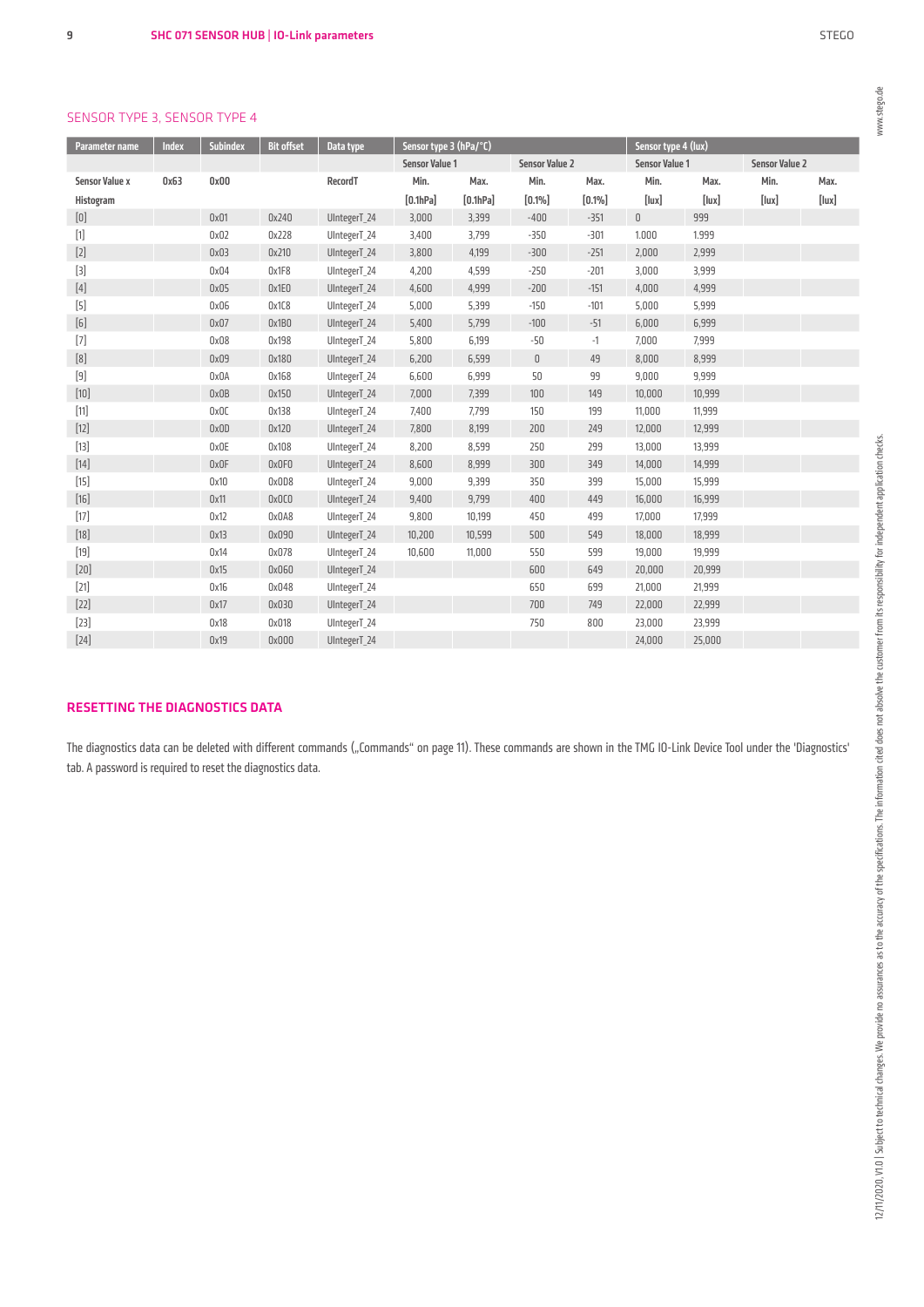www.stego.de

There are nine events for every channel (CH1 to CH4). The messages are output via the variable Detailed Device Status [x] (see "Diagnostics data of the device" on page 7).

| <b>Name</b>                                                  | <b>Description</b>                                                                           | <b>Type</b> |                 |                 |                 | <b>Event Codes</b> |                 |      |                 |      |
|--------------------------------------------------------------|----------------------------------------------------------------------------------------------|-------------|-----------------|-----------------|-----------------|--------------------|-----------------|------|-----------------|------|
|                                                              |                                                                                              |             | Channel 1       |                 | Channel 2       |                    | Channel 3       |      | Channel 4       |      |
|                                                              |                                                                                              |             | SV <sub>1</sub> | SV <sub>2</sub> | SV <sub>1</sub> | SV <sub>2</sub>    | SV <sub>1</sub> | SV2  | SV <sub>1</sub> | SV2  |
| CHw Sensor Value x P1.1<br>Alarm high reached                | If P1.1/P2.1/SET is exceeded $(2)$ ,<br>an event is triggered.                               | Warning     | 6220            | 6235            | 6250            | 6265               | 6280            | 6295 | 6310            | 6325 |
| CHw Sensor Value x P2.1<br>Range high reached                | If P1.0/P2.0/RESET is undershot<br>$(\le)$ , the event is deleted.                           | Warning     | 6221            | 6236            | 6251            | 6266               | 6281            | 6296 | 6311            | 6326 |
| CHw Sensor Value x P3.1<br>Range low reached                 | If P3.1/P4.1/SET is undershot $(\le)$<br>an event is triggered.                              | Warning     | 6222            | 6237            | 6252            | 6267               | 6282            | 6297 | 6312            | 6327 |
| CHw Sensor Value x P4.1<br>Alarm low reached                 | If P3.0/P4.0/RESET is exceeded<br>$(\ge)$ , the event is deleted.                            | Warning     | 6223            | 6238            | 6253            | 6268               | 6283            | 6298 | 6313            | 6328 |
| CHw Sensor Value x<br>Histogram overflow                     | Maximum time in a histogram<br>range reached                                                 | Warning     | 6224            | 6239            | 6254            | 6269               | 6284            | 6299 | 6314            | 6329 |
| CHw Sensor Value x<br>Sensor raw data too low                | The raw data of the sensor is<br>too small to calculate a valid<br>measurement value from it | Error       | 6225            | 6240            | 6255            | 6270               | 6285            | 6300 | 6315            | 6330 |
| <b>CHw Sensor Value x Sensor</b><br>raw data too high        | The raw data of the sensor is<br>too large to calculate a valid<br>measurement value from it | Error       | 6226            | 6241            | 6256            | 6271               | 6286            | 6301 | 6316            | 6331 |
| <b>CHw Sensor Value x Sensor</b><br>value out of range, low  | The sensor value is helow the<br>measurement range                                           | Warning     | 6227            | 6242            | 6257            | 6272               | 6287            | 6302 | 6317            | 6332 |
| <b>CHw Sensor Value x Sensor</b><br>value out of range, high | The sensor value is above the<br>measurement range                                           | Warning     | 6228            | 6243            | 6258            | 6273               | 6288            | 6303 | 6318            | 6333 |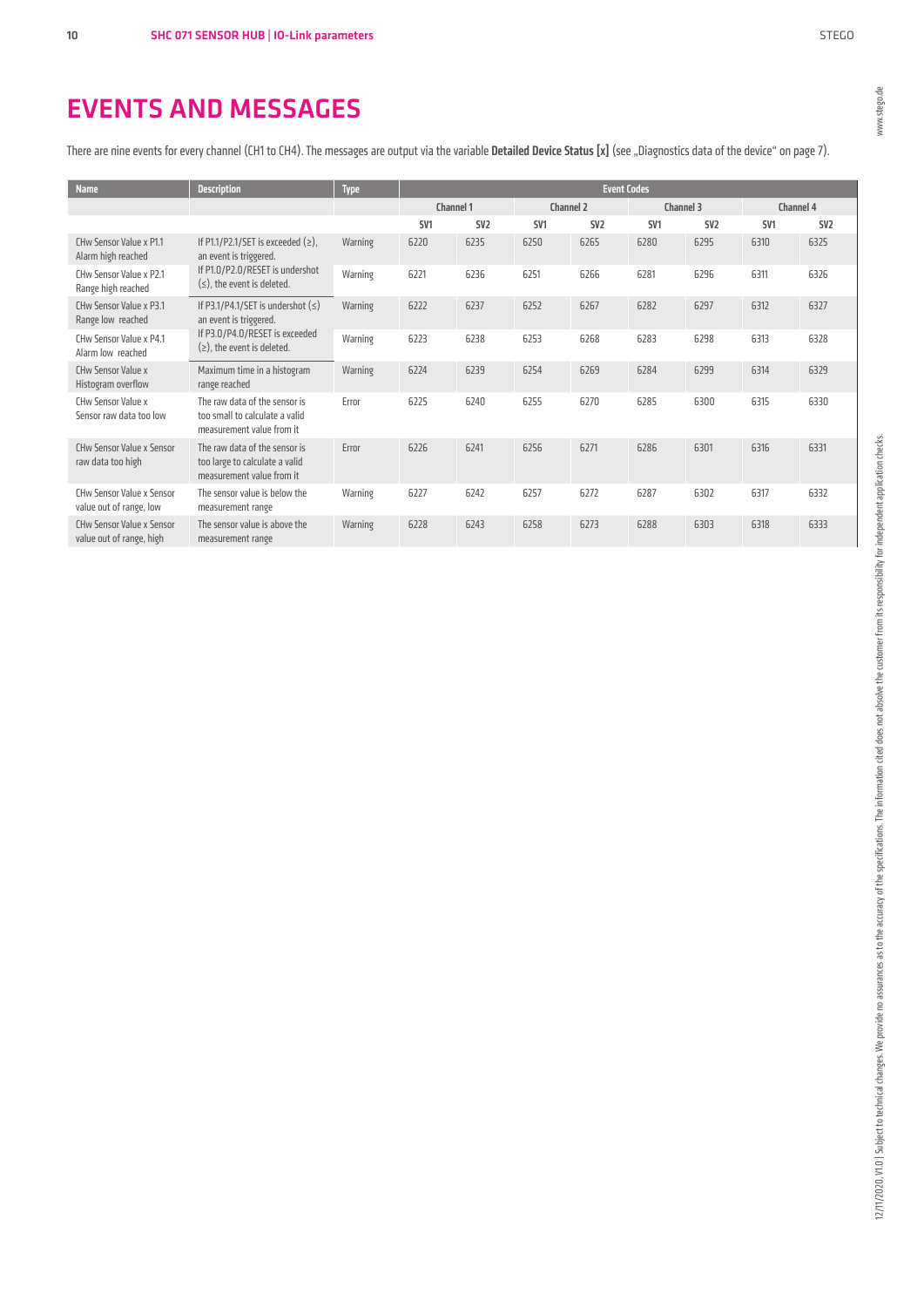### Commands are only writable (wo). The resetting of all values requires the password "stego".

#### RESETTING ALL VALUES

**COMMANDS** 

| l Parameter name ' | <b>Description</b>                               | Index  | <b>Subindex</b> | Data type    | Individual<br>values |
|--------------------|--------------------------------------------------|--------|-----------------|--------------|----------------------|
| Password           | Password for resetting (factory setting "stego") | 0x0FA0 | 0x00            | StrintT [16] |                      |

#### PRODUCTION COMMANDS

| Parameter name                                      | <b>Description</b>                                                                         | <b>Index</b> | <b>Subindex</b> | Data type   | <b>Individual values</b> |           |           |           |  |
|-----------------------------------------------------|--------------------------------------------------------------------------------------------|--------------|-----------------|-------------|--------------------------|-----------|-----------|-----------|--|
| Command                                             | Production commands (password required)                                                    | 0x0FA1       | 0x00            | UIntegerT 8 |                          |           |           |           |  |
| Reset whole Diagnosis Data                          | Reset diagnostics data                                                                     |              |                 |             |                          |           |           |           |  |
|                                                     |                                                                                            |              |                 |             |                          |           |           |           |  |
|                                                     |                                                                                            |              |                 |             | <b>Channel 1</b>         | Channel 2 | Channel 3 | Channel 4 |  |
| Reset CHw all:<br>Max/Min/Counters/Histogram        | Resetting all diagnostics data for Channel 1:<br>Minimums and maximums, all histogram data |              |                 |             | 10                       | 20        | 30        | 40        |  |
| Reset Max/Min, Sensor Value 1<br>and Sensor Value 2 | Resetting all minimums and maximums for the<br>sensor values 1 and 2                       |              |                 |             | 11                       | 21        | 31        | 41        |  |
| Reset all Counters                                  | Resetting all alarm and range counters                                                     |              |                 |             | 12                       | 22        | 32        | 42        |  |
| <b>Reset Sensor Value 1 Counters</b>                |                                                                                            |              |                 |             | 13                       | 23        | 33        | 43        |  |
| <b>Reset Sensor Value 2 Counters</b>                |                                                                                            |              |                 |             | 14                       | 24        | 34        | 44        |  |
| Reset all Histogram                                 | Reset all diagnostics data                                                                 |              |                 |             | 15                       | 25        | 35        | 45        |  |
| Reset Sensor Value 1 histogram                      |                                                                                            |              |                 |             | 16                       | 26        | 36        | 46        |  |
| Reset Sensor Value 2 histogram                      |                                                                                            |              |                 |             |                          | 27        | 37        | 47        |  |

#### STANDARD COMMANDS

| <b>Parameter name</b>                   | <b>Description</b>                                                                                                                                                                             | <b>Index</b> | <b>Subindex</b> | Data type   |                  | <b>Individual values</b> |           |           |  |
|-----------------------------------------|------------------------------------------------------------------------------------------------------------------------------------------------------------------------------------------------|--------------|-----------------|-------------|------------------|--------------------------|-----------|-----------|--|
| <b>StandardCommand</b>                  | <b>Standard commands</b>                                                                                                                                                                       | 0x02         | 0x00            | UIntegerT 8 |                  |                          |           |           |  |
| Device Reset                            |                                                                                                                                                                                                |              |                 |             |                  | 128                      |           |           |  |
| <b>Restore Factory Settings</b>         | Establishing factory settings; all variables/<br>parameters are set to zero<br>Application Specific Tag = ***<br>Location Tag = ***<br>Function Tag = ***<br>The diagnostics data is retained. |              |                 |             | 130              |                          |           |           |  |
|                                         |                                                                                                                                                                                                |              |                 |             |                  |                          |           |           |  |
| Standard commands<br>Channel (CHw)      | Standard commands for Channel x                                                                                                                                                                |              |                 |             | <b>Channel 1</b> | Channel 2                | Channel 3 | Channel 4 |  |
| Sensor Value 1 Points:<br>Reset/Disable | Set all parameters for Sensor Value 1 to zero.<br>They are therefore deactivated                                                                                                               |              |                 |             | 180              | 190                      | 200       | 210       |  |
| Sensor Value 1 Points: Preset 1.        | Preset 1 is loaded in Sensor Value 1 parameter                                                                                                                                                 |              |                 |             | 181              | 191                      | 201       | 211       |  |
| Sensor Value 1 Points: Preset 2         | Preset 2 is loaded in Sensor Value 1 parameter                                                                                                                                                 |              |                 |             | 182              | 192                      | 202       | 212       |  |
| Sensor Value 1 Points: Preset 3         | Preset 3 is loaded in Sensor Value 1 parameter                                                                                                                                                 |              |                 |             | 183              | 193                      | 203       | 213       |  |
| Sensor Value 1 Points: Preset 4         | Preset 4 is loaded in Sensor Value 1 parameter                                                                                                                                                 |              |                 |             | 184              | 194                      | 204       | 214       |  |
| Sensor Value 2 Points:<br>Reset/Disable | Set all parameters for Sensor Value 1 to zero.<br>They are therefore deactivated                                                                                                               |              |                 |             | 185              | 195                      | 205       | 215       |  |
| Sensor Value 2 Points: Preset 1         | Preset 1 is loaded in Sensor Value 2 parameter                                                                                                                                                 |              |                 |             | 186              | 196                      | 206       | 216       |  |
| Sensor Value 2 Points: Preset 2         | Preset 2 is loaded in Sensor Value 2 parameter                                                                                                                                                 |              |                 |             | 187              | 197                      | 207       | 217       |  |
| Sensor Value 2 Points: Preset 3         | Preset 3 is loaded in Sensor Value 2 parameter                                                                                                                                                 |              |                 |             | 188              | 198                      | 208       | 218       |  |
| Sensor Value 2 Points: Preset 4         | Preset 4 is loaded in Sensor Value 2 parameter                                                                                                                                                 |              |                 |             | 189              | 199                      | 209       | 219       |  |